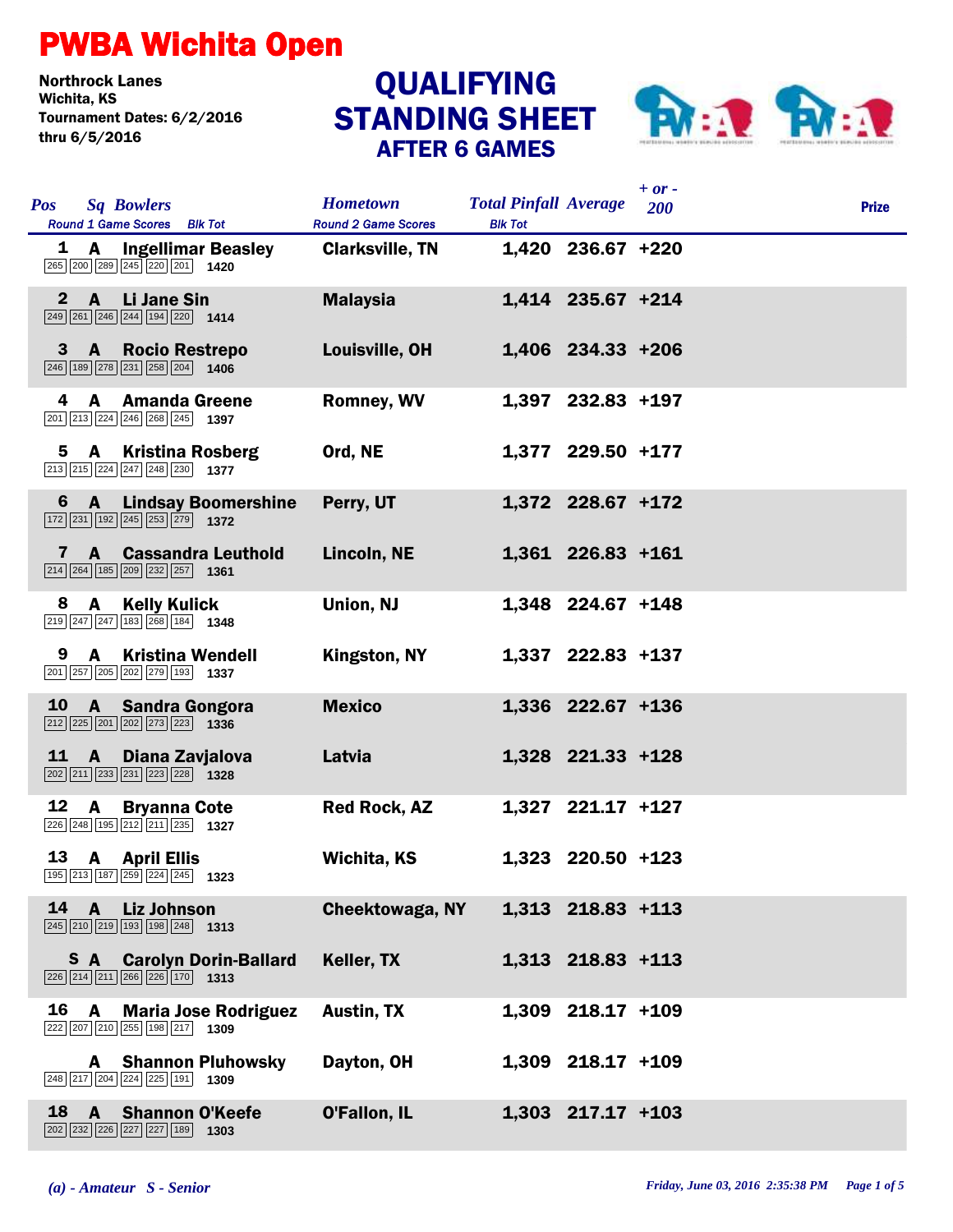| Pos   |                      | <b>Sq Bowlers</b><br>Round 1 Game Scores Blk Tot                                                       | <b>Hometown</b><br><b>Round 2 Game Scores</b> | <b>Total Pinfall Average</b><br><b>Blk Tot</b> |                     | $+ or -$<br>200 | <b>Prize</b> |
|-------|----------------------|--------------------------------------------------------------------------------------------------------|-----------------------------------------------|------------------------------------------------|---------------------|-----------------|--------------|
| 19    | A                    | <b>Megan Kelly</b><br>215 200 199 177 269 240 1300                                                     | Dayton, OH                                    |                                                | $1,300$ 216.67 +100 |                 |              |
| 20    | A                    | Syaidatul Afifah Badrul HMalaysia<br>184 211 259 212 215 217 1298                                      |                                               |                                                | 1,298 216.33        | $+98$           |              |
| 21    | A                    | <b>Summer Jasmin</b><br>204 236 214 224 202 215 1295                                                   | <b>Beckley, WV</b>                            |                                                | 1,295 215.83        | $+95$           |              |
| 22    | A                    | <b>Danielle McEwan</b><br>219 167 201 232 237 238 1294                                                 | <b>Stony Point, NY</b>                        |                                                | 1,294 215.67        | $+94$           |              |
| 23    | $\mathbf{A}$         | <b>Brandi Branka</b><br>213 205 218 206 211 238 1291                                                   | <b>Fairview Hgts, IL</b>                      |                                                | 1,291 215.17        | $+91$           |              |
| 24    | A                    | <b>Ashly Galante</b><br>201 212 246 247 203 178 1287                                                   | Palm Harbor, FL                               |                                                | 1,287 214.50        | $+87$           |              |
| 25    | <b>A</b>             | <b>Lynda Barnes</b><br>183 255 215 211 236 184 1284                                                    | Double Oak, TX                                |                                                | 1,284 214.00        | $+84$           |              |
| 26    | $\mathbf{A}$         | <b>Natalie Goodman</b><br>179 216 201 213 244 226 1279                                                 | O'Fallon, IL                                  |                                                | 1,279 213.17        | $+79$           |              |
| 27    | $\mathbf{A}$         | <b>Gabriella Mayfield</b><br>$\boxed{243}\boxed{201}\boxed{216}\boxed{183}\boxed{175}\boxed{258}$ 1276 | Lake Isabella, CA                             |                                                | 1,276 212.67        | $+76$           |              |
| 28    | A                    | Ashlyn Herzberg (a)<br>245 195 219 226 191 198 1274                                                    | <b>Wichita, KS</b>                            |                                                | 1,274 212.33        | $+74$           |              |
| 29    | A                    | <b>Brenda Padilla</b><br>248 199 198 205 202 219 1271                                                  | <b>Mansfield, TX</b>                          |                                                | 1,271 211.83        | $+71$           |              |
| 30    | $\mathbf{A}$         | <b>Sharon Koh</b><br>$\boxed{214}$ 177 190 248 227 212 1268                                            | <b>Malaysia</b>                               |                                                | 1,268 211.33        | $+68$           |              |
| 31    |                      | <b>A</b> Ayami Kondo<br>247 184 204 212 204 214 1265                                                   | <b>Japan</b>                                  |                                                | 1,265 210.83        | $+65$           |              |
|       | A<br><b>Cut Line</b> | Siti Rahman<br>177 220 223 211 208 226<br>1265                                                         | <b>Malaysia</b>                               |                                                | 1,265 210.83        | $+65$           |              |
| 33    | A                    | Nachimi Itakura<br>202 183 191 229 223 236 1264<br><b>Cash Line</b>                                    | Japan                                         |                                                | 1,264 210.67        | $+64$           |              |
| 34    | A                    | <b>Sydney Brummett (a)</b><br>178 248 214 230 197 195 1262                                             | Fort Wayne, IN                                |                                                | 1,262 210.33        | $+62$           |              |
| 35    | A                    | <b>Clara Guerrero</b><br>206 191 187 236 224 214 1258                                                  | <b>Pflugerville, TX</b>                       |                                                | 1,258 209.67        | $+58$           |              |
| 36    | A                    | Katie Garcia (a)<br>244 207 200 196 201 206 1254                                                       | <b>Wichita, KS</b>                            | 1,254                                          | 209.00              | $+54$           |              |
| 37    | A                    | Olivia Sandham (a)<br>205 164 227 200 225 231 1252                                                     | <b>Saint Joseph, MO</b>                       |                                                | 1,252 208.67        | +52             |              |
| 38S A |                      | <b>Anne Marie Duggan</b><br>152 214 257 204 200 224<br>1251                                            | <b>Edmond, OK</b>                             | 1,251                                          | 208.50              | $+51$           |              |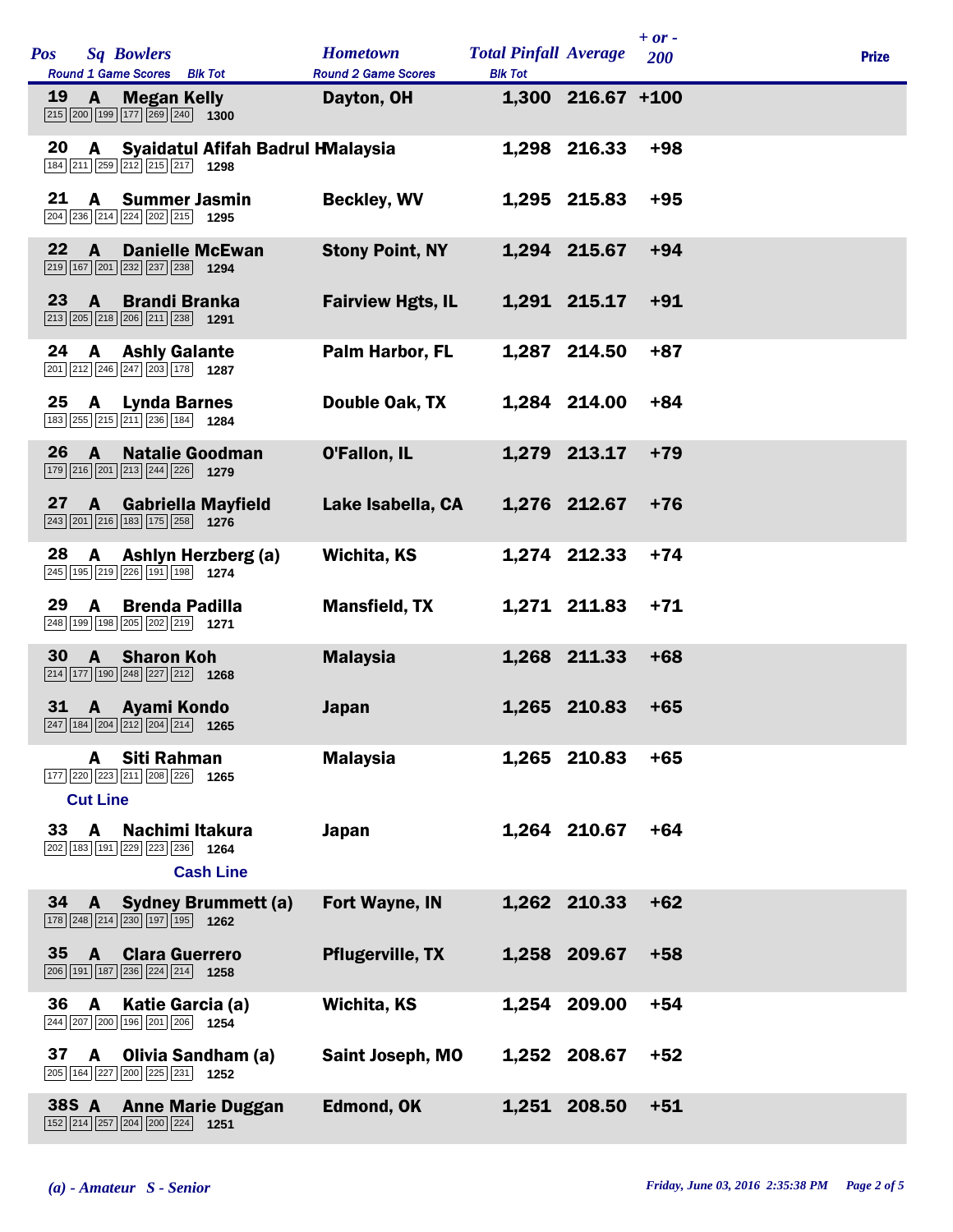| <b>Pos</b> |    |                | <b>Sq Bowlers</b><br>Round 1 Game Scores Blk Tot                                                                           | <b>Hometown</b><br><b>Round 2 Game Scores</b> | <b>Total Pinfall Average</b><br><b>Blk Tot</b> |              | $+ or -$<br>200 | <b>Prize</b> |
|------------|----|----------------|----------------------------------------------------------------------------------------------------------------------------|-----------------------------------------------|------------------------------------------------|--------------|-----------------|--------------|
| 39         |    | A              | Jacqueline Carbonetto<br>227 170 192 237 222 202 1250                                                                      | <b>Blauvelt, NY</b>                           |                                                | 1,250 208.33 | $+50$           |              |
| 40         |    | A              | <b>Esther Cheah</b><br>206 193 236 223 191 199 1248                                                                        | <b>Malaysia</b>                               |                                                | 1,248 208.00 | $+48$           |              |
|            |    | A              | <b>Jennifer Higgins</b><br>$\boxed{121}$ $\boxed{225}$ $\boxed{223}$ $\boxed{247}$ $\boxed{209}$ $\boxed{223}$ <b>1248</b> | Westerville, OH                               |                                                | 1,248 208.00 | $+48$           |              |
|            |    | A              | <b>Diandra Asbaty</b><br>189 187 212 174 268 218 1248                                                                      | Chicago, IL                                   |                                                | 1,248 208.00 | $+48$           |              |
| 43         |    | $\mathbf{A}$   | <b>Sabrena Divis</b><br>$\boxed{212}$ 199 225 213 228 169 1246                                                             | Gillette, WY                                  |                                                | 1,246 207.67 | $+46$           |              |
|            |    | A              | <b>Karen Marcano</b><br>191 214 235 204 206 196<br>1246                                                                    | <b>Venezuela</b>                              |                                                | 1,246 207.67 | $+46$           |              |
| 45         |    | A              | Caycee Landers (a)<br>170 180 256 165 233 241 1245                                                                         | Wichita, KS                                   |                                                | 1,245 207.50 | $+45$           |              |
| 46         |    | A              | <b>Leanne Hulsenberg</b><br>211 236 208 216 193 180 1244                                                                   | <b>Pleasant View, UT</b>                      |                                                | 1,244 207.33 | $+44$           |              |
| 47         |    | $\mathbf{A}$   | <b>Samantha Schaden</b><br>$\boxed{218}\boxed{212}\boxed{247}\boxed{189}\boxed{169}\boxed{203}$ 1238                       | <b>Baltimore, MD</b>                          |                                                | 1,238 206.33 | $+38$           |              |
|            |    | A              | Natasha Roslan<br>$\boxed{207}$ $\boxed{213}$ $\boxed{204}$ $\boxed{213}$ $\boxed{221}$ $\boxed{180}$ <b>1238</b>          | <b>Malaysia</b>                               |                                                | 1,238 206.33 | $+38$           |              |
| 49         |    | A              | Linda Walbaum<br>175 202 208 219 221 212 1237                                                                              | <b>Brighton, CO</b>                           |                                                | 1,237 206.17 | $+37$           |              |
| 50         |    | A              | <b>Brittany Smith (a)</b><br>$\boxed{218}$ 184 171 196 247 219 1235                                                        | Des Moines, IA                                |                                                | 1,235 205.83 | $+35$           |              |
|            | 51 | $\overline{A}$ | Nora Lyana Norkamal<br>212 181 198 227 179 236 1233                                                                        | <b>Malaysia</b>                               |                                                | 1,233 205.50 | $+33$           |              |
|            |    | A              | Tatiana Munoz (a)<br>$\boxed{237}$ 159 202 225 215 195 1233                                                                | Wichita, KS                                   |                                                | 1,233 205.50 | $+33$           |              |
|            | 53 |                | <b>A</b> Holly Harris<br>203 171 192 258 214 194 1232                                                                      | <b>Wichita, KS</b>                            |                                                | 1,232 205.33 | $+32$           |              |
|            | 54 | <b>A</b>       | <b>Tannya Roumimper</b><br>206 244 213 189 188 190 1230                                                                    | <b>Indonesia</b>                              |                                                | 1,230 205.00 | $+30$           |              |
| 55         |    | A              | <b>Jamie Martin</b><br>$\boxed{212}$ 188 174 183 267 199 1223                                                              | Omaha, NE                                     |                                                | 1,223 203.83 | $+23$           |              |
|            |    | A              | <b>Liz Kuhlkin</b><br>$\boxed{245}$ 153 150 278 213 184 1223                                                               | <b>Schenectady, NY</b>                        |                                                | 1,223 203.83 | $+23$           |              |
| 57         |    | $\mathbf{A}$   | <b>Kerry Smith</b><br>190 193 225 193 223 198 1222                                                                         | <b>New Holland, PA</b>                        |                                                | 1,222 203.67 | $+22$           |              |
|            | 58 | $\mathbf{A}$   | Anita Arnett (a)<br>178 206 197 245 201 193 1220                                                                           | <b>Richmond, TX</b>                           |                                                | 1,220 203.33 | $+20$           |              |
|            | 59 | $\mathbf{A}$   | <b>Stephanie Martins</b><br>207 233 166 191 178 244 1219                                                                   | <b>Brazil</b>                                 |                                                | 1,219 203.17 | $+19$           |              |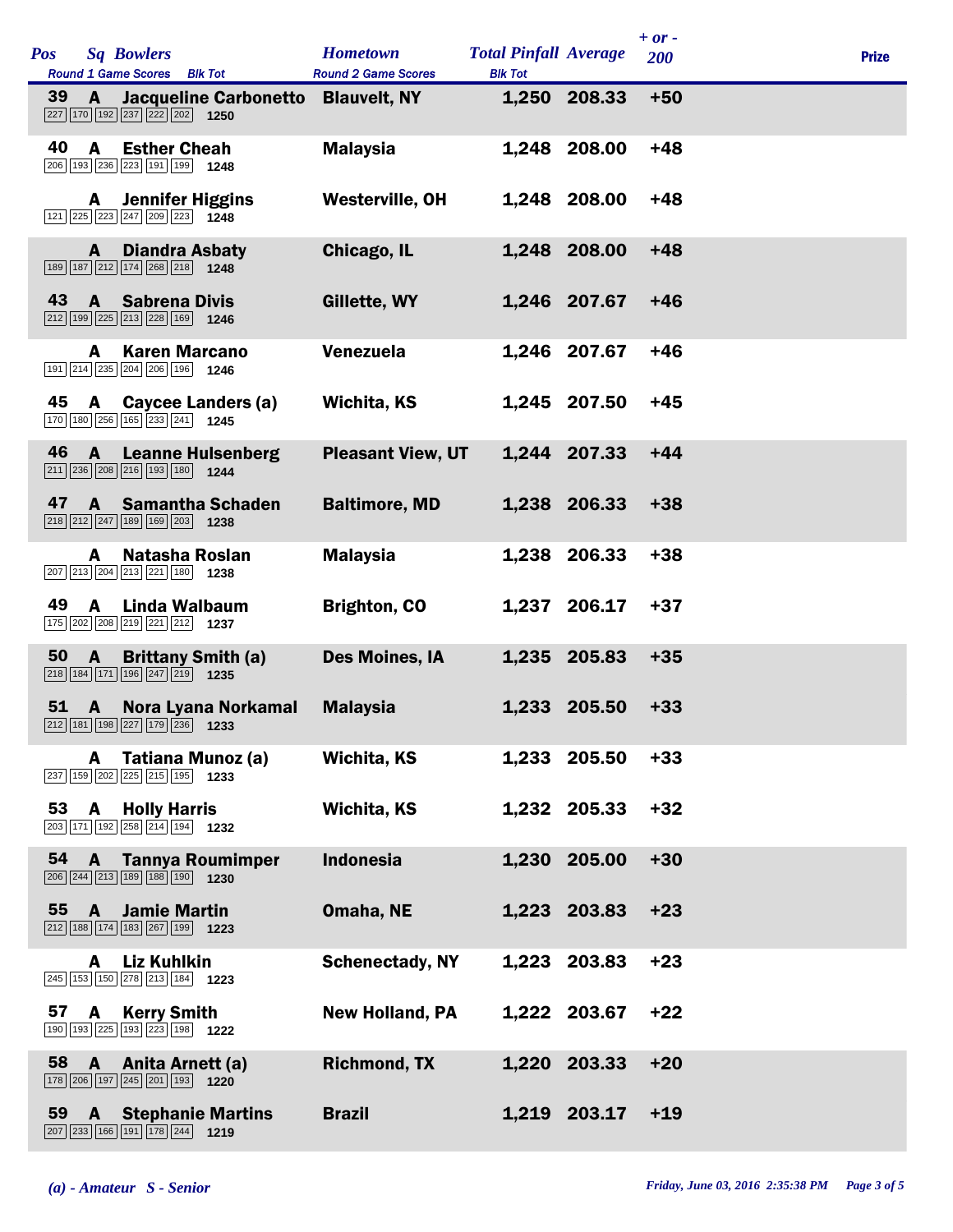| <b>Pos</b>   |                | <b>Sq Bowlers</b><br>Round 1 Game Scores Blk Tot                                                                        | <b>Hometown</b><br><b>Round 2 Game Scores</b> | <b>Total Pinfall Average</b><br><b>Blk Tot</b> |              | $+ or -$<br>200 | <b>Prize</b> |  |
|--------------|----------------|-------------------------------------------------------------------------------------------------------------------------|-----------------------------------------------|------------------------------------------------|--------------|-----------------|--------------|--|
| 60           | A              | <b>Felicia Wong</b><br>225 211 172 230 168 211 1217                                                                     | <b>Canada</b>                                 |                                                | 1,217 202.83 | $+17$           |              |  |
| 61           |                | A Stefanie Johnson<br>223 157 202 180 246 205 1213                                                                      | <b>Grand Prairie, TX</b>                      |                                                | 1,213 202.17 | $+13$           |              |  |
|              | A              | Jessica Lesagonicz<br>173 173 220 182 200 265 1213                                                                      | Atlanta, GA                                   |                                                | 1,213 202.17 | $+13$           |              |  |
|              | A              | <b>Missy Parkin</b><br>193 212 189 198 194 227 1213                                                                     | Laguna Hills, CA                              |                                                | 1,213 202.17 | $+13$           |              |  |
| 64           | $\mathbf{A}$   | <b>Mariana Ayala</b><br>168 213 201 212 212 203 1209                                                                    | Euless, TX                                    |                                                | 1,209 201.50 | $+9$            |              |  |
| 65           | A              | <b>Brandy Sanderson</b><br>161 230 215 212 194 196 1208                                                                 | <b>Bossier City, LA</b>                       |                                                | 1,208 201.33 | $+8$            |              |  |
|              | A              | <b>Emily Eckhoff (a)</b><br>195 214 195 204 208 192 1208                                                                | Denver, CO                                    |                                                | 1,208 201.33 | $+8$            |              |  |
| 67           | A              | <b>Thia Falbo</b><br>221 151 184 214 196 238 1204                                                                       | Greensburg, PA                                |                                                | 1,204 200.67 | $+4$            |              |  |
| 68           | A              | <b>Mochizuki Rie</b><br>160 195 185 226 211 226 1203                                                                    | <b>Japan</b>                                  |                                                | 1,203 200.50 | $+3$            |              |  |
| 69           |                | <b>A</b> Ashley Rucker<br>259 166 198 189 213 167 1192                                                                  | <b>Bartlesville, OK</b>                       |                                                | 1,192 198.67 | -8              |              |  |
| <b>70S A</b> |                | <b>Debbie Ayers</b><br>153 180 211 240 203 194 1181                                                                     | La Mesa, CA                                   |                                                | 1,181 196.83 | $-19$           |              |  |
| 71           |                | A Syazwani Sahar<br>182 158 184 185 255 212 176                                                                         | <b>Malaysia</b>                               |                                                | 1,176 196.00 | $-24$           |              |  |
|              |                | A Anggie Ramirez-Perea<br>186 198 171 204 190 227 1176                                                                  | <b>Austin, TX</b>                             |                                                | 1,176 196.00 | $-24$           |              |  |
| 73           | $\mathbf{A}$   | <b>Allie liams</b><br>220 197 181 164 216 194 1172                                                                      | Wichita, KS                                   |                                                | 1,172 195.33 | $-28$           |              |  |
| 74           |                | A Sarah Muench (a)<br>214 170 199 232 187 165 167                                                                       | Altoona, IA                                   | 1,167                                          | 194.50       | $-33$           |              |  |
| 75           | $\overline{A}$ | Jessica Abel (a)<br>206 183 202 220 181 169 1161                                                                        | Rose Hill, KS                                 |                                                | 1,161 193.50 | $-39$           |              |  |
| 76           | A              | <b>Jodi Woessner</b><br>204 168 193 206 170 215 1156                                                                    | Oregon, OH                                    |                                                | 1,156 192.67 | $-44$           |              |  |
| 77           |                | <b>A</b> Ashley Purkey<br>209 195 158 211 201 180 1154                                                                  | Godfrey, IL                                   |                                                | 1,154 192.33 | $-46$           |              |  |
| 78           | $\mathbf{A}$   | <b>Erin McCarthy</b><br>$\boxed{147}$ $\boxed{177}$ $\boxed{231}$ $\boxed{192}$ $\boxed{201}$ $\boxed{202}$ <b>1150</b> | Omaha, NE                                     | 1,150                                          | 191.67       | $-50$           |              |  |
| <b>79S A</b> |                | <b>Tish Johnson</b><br>233 205 163 178 180 185 1144                                                                     | Colorado Springs, CO 1,144 190.67             |                                                |              | $-56$           |              |  |
| 80           | A              | <b>Kaidee Sutphin</b><br>136 163 194 217 217 204 1131                                                                   | <b>Mount Dora, FL</b>                         |                                                | 1,131 188.50 | $-69$           |              |  |